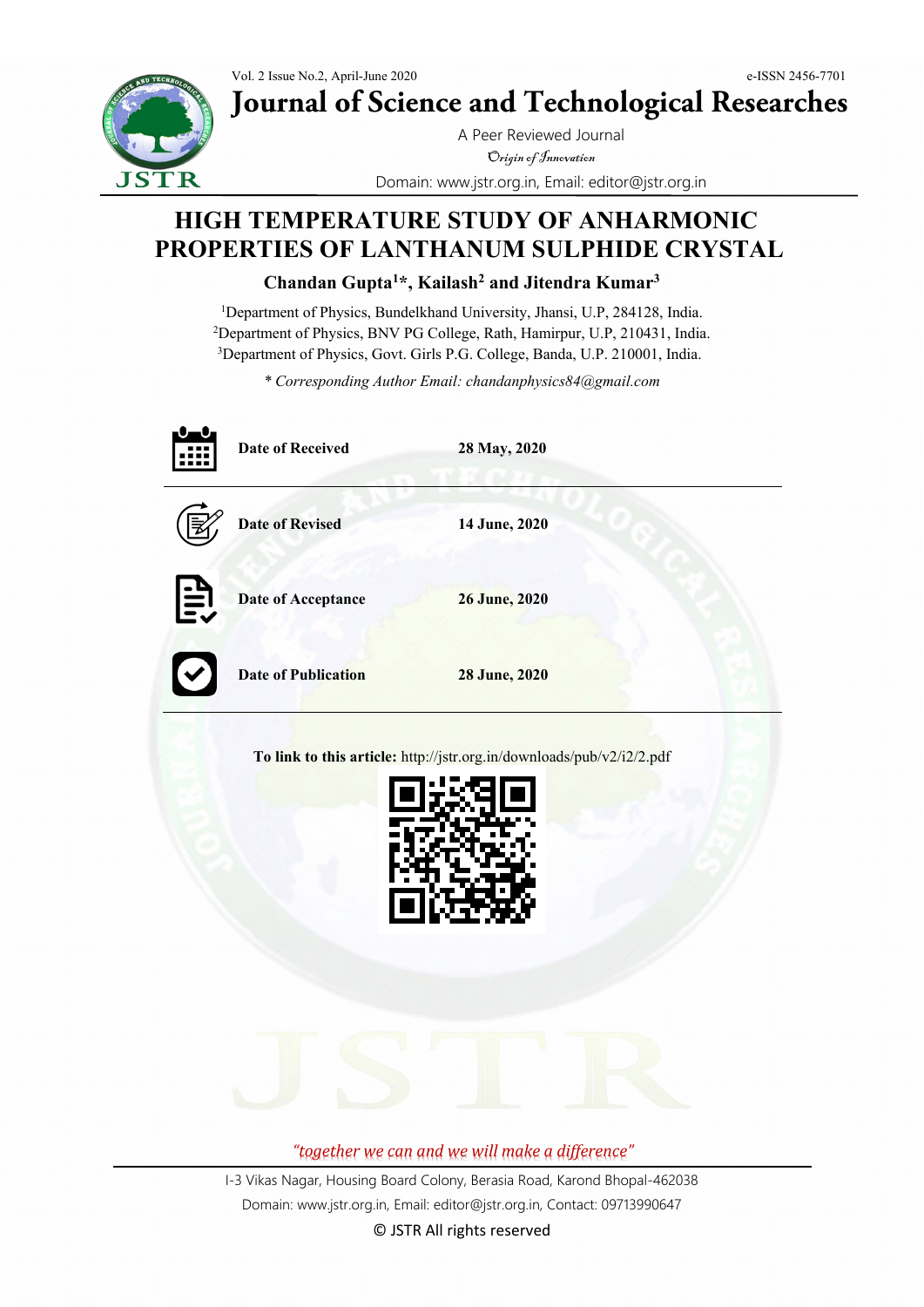## **HIGH TEMPERATURE STUDY OF ANHARMONIC PROPERTIES OF LANTHANUM SULPHIDE CRYSTAL**

## **Chandan Gupta<sup>1</sup>\*, Kailash<sup>2</sup> and Jitendra Kumar<sup>3</sup>**

<sup>1</sup>Department of Physics, Bundelkhand University, Jhansi, U.P, 284128, India. <sup>2</sup>Department of Physics, BNV PG College, Rath, Hamirpur, U.P, 210431, India. <sup>3</sup>Department of Physics, Govt. Girls P.G. College, Banda, U.P. 210001,India.

*Email: chandanphysics84@gmail.com, kailash.rath@yahoo.co.in, jkumarsh@gmail.com*

## **ABSTRACT**

For the deformed face centered cubic crystal one can get the Taylor's series expansion of elastic energy density starting from nearest neighbor distance and hardness parameter utilizing Coulomb and Born Mayer potentials. The knowledge of the higher order elastic constants for a crystal can be used to obtain the anharmonic properties of the crystals by theoretical approach. The Lanthanum Sulphide crystal possesses face centered cubic crystal structure. The theory is developed for obtaining second, third and fourth order elastic constants of Lanthanum Sulphide single crystals up to an elevated temperature and higher order elastic constants of Lanthanum Sulphide single crystals at an elevated temperature are evaluated. The data thus obtained is used to evaluate the first order pressure derivatives of second and third orders elastic constants, second order pressure derivatives of second order elastic constants and partial contractions.

*Keywords: Higher order elastic constants, Hardness parameter, Anharmonic Properties.*

#### **INTRODUCTION**

In recent material science we need values of elastic constants at elevated temperatures. In the last few years studies of anharmonic properties of monovalent compounds have attracted the attention of the physicists since they provide much valuable information regarding crystal structure<sup>1-3</sup>. Many properties of crystlas are thermodynamically linked with specific heat, thermal expansion and Debye temperature and Grüneisen numbers. Many researchers evaluated the anharmonic properties, such as second, third and fourth order elastic constants (SOECs, TOECs and FOECs), first order pressure derivatives (FOPDs) of SOECs and TOECs, second order pressure derivatives (SOPDs) of SOECs of several ionic crystals. Third and fourth order elastic constant are essential to study a number of anharmonic properties of crystals<sup>4-6</sup>. The thermal contribution to elastic constants is very significant, the experimental data reveal that in going from 0 K to higher temperature, the values of second order elastic constants (SOECs) are changed considerably even for highly ionic solids like  $LaS^{7-10}$ . No complete experimental or theoretical efforts have been made so for in obtaining the temperature variation of anharmonic properties of divalent materials possessing different crystal structures at an elevated temperature<sup>11</sup>. When the elastic energy density for a strain components; The SOECs, TOECs and FOECs are as bellow:

deformed crystal is expanded as a power series of strains using Taylor's series expansion, the coefficients of the quadratic cubic and quartic terms are known as SOECs, TOECs and FOECs. A number of crystal anharmonicities like specific heat at higher temperature, thermal expansion, temperature dependence of acoustic velocities along different directions, acoustic attenuation, Grüneisen parameters are directly related to SOECs and TOECs<sup>12-15</sup>. The present paper is mainly focused on the study of temperature variation of higher order elastic constants and their pressure derivatives up to an elevated temperature for LaS using Born Mayer and coulomb potential starting from the nearest neighbor distance and hardness parameter. In the absence of any measured data on the elastic properties at higher temperature for this compound, comparison cannot be made.

#### **Theory**

The elastic energy density for a crystal of a cubic symmetry in deformed state can be expanded as  $16$ :

$$
U_0\!\!=\!\!U_{2+}U_3\!\!+\!U_4
$$

 $=$   $[1/2!]$   $C_{ijkl}$   $\alpha_{ij}$   $\alpha_{kl}$   $+[1/3!]C_{ijklmn}$   $\alpha_{ij}$   $\alpha_{kl}$  $\alpha_{mn} + [1/4!]C_{ijklmnpq} \alpha_{ij} \alpha_{kl} \alpha_{mn} \alpha_{pq}$  (1)

Where C*ijkl'*C*ijklmn* and C*ijklmnpq* are the SOECs, TOECs and FOECs in tonsorial form;  $\alpha_{ij}$  are the Lagrangian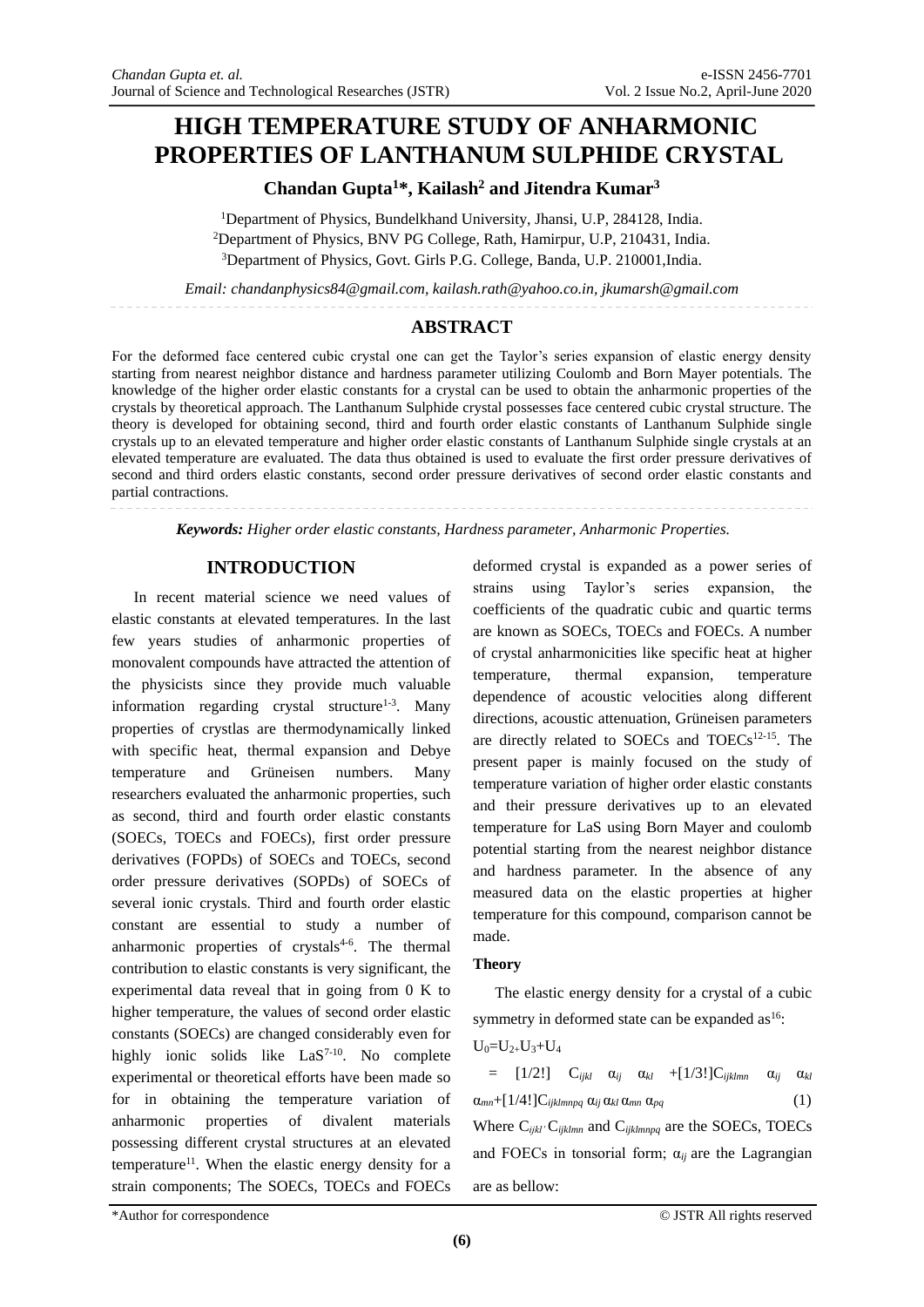$$
C_{ijkl} = C_{IJ} = (\partial^2 U / \partial \alpha_{ij} \partial \alpha_{kl})_{\alpha=0},
$$
  
\n
$$
C_{ijklmn} = C_{IJK} = (\partial^3 U / \partial \alpha_{ij} \partial \alpha_{kl} \partial \alpha_{mn})_{\alpha=0}
$$
  
\nand  
\n
$$
C_{ijklmnpq} = C_{IJKL} = (\partial^4 U / \partial \alpha_{ij} \partial \alpha_{kl} \partial \alpha_{mn} \partial \alpha_{pq})_{\alpha=0}
$$

C*IJ*, C*IJK* and CIJKL are the SOECs, TOECs and FOECs

in Brügger' s definition and voigt notations.

At a temperature T the free energy density of a crystal is expressed as:

$$
U_{Total} = U_0 + U^{\, vib},
$$

where

$$
U^{\text{vib}} = \frac{KT}{NV_c} \sum_{i=1}^{3sN} \ln 2Sinh\left(\frac{\hbar \omega_i}{KT}\right) \tag{2}
$$

 $U_0$  is the internal energy per unit volume of the crystal when all ions are at rest on their lattice point positions, *Uvib* is the vibrational free energy of the crystal. *V<sup>c</sup>* is the volume of the primitive cell, *N* is the number of the primitive cells in the crystal and *s* is the number of ions in the elementary cell. Other notations used in this equation have their usual meanings.

An elastic constant consists of two parts as follows:  $C_{IJ} = C_{IJ}{}^0 + C_{IJK}{}^{\text{vib}}$ ,  $C_{IJK} = C_{IJK}{}^0 + C_{IJK}{}^{\text{vib}}$ ,  $C_{IJKL} = C_{IJKL}{}^0$ 

 $+ C_{IJKL}^{\text{vib}}$  $(3)$ The first part is the strain derivative of internal energy  $U_0$  and is known as static part and the second part is the strain derivative of the vibrational free

energy U<sup>vib</sup> and is called vibrational part.

This formulations are designed in C++ computer language. With the help of all these programs, we have calculated the various elastic constants and their pressure derivatives for Lanthanum Sulphide Crystal.

#### **Evaluation**

The theory for the calculation of different anharmonic properties of the substances possessing FCC crystal structures is given in the preceding section. The TOECs for LaS is evaluated from 300K to an elevated temperature (near melting point).

Throughout this temperature range LaS exhibits FCC crystal structure. Selecting a few data obtained in this study, the values of TOECs at room temperature are given in Tables 2. The FOPDs of TOECs have been evaluated utilizing data of TOECs and SOECs and the results are shown in Table 3. The whole evaluation is based on the assumption that the FCC crystal structure of the material does not change when temperature varies up to their melting point. The value of  $r_0$  and  $q_1$ are taken as  $2.8116\times10^{-8}$  cm and  $0.345\times10^{-8}$  cm.

### **RESULTS AND DISCUSSION**

One can observed from table 1 that the  $C_{11}$  is larger than other Second order elastic constants at room temperature. Among the calculated third order elastic constants of this material, C<sup>456</sup> is largest in their absolute values and an order of magnitude larger than the SOECs. Magnitude of other  $C_{ijk}$ <sup>'s</sup> are smaller than those of  $C_{456}$ . For LaS, the values of  $C_{111}$ ,  $C_{123}$ ,  $C_{144}$ ,  $C_{166}$  and  $C_{456}$  are positive in nature, while  $C_{112}$  is negative in nature at room temperature and shows a linear relationship with temperature variation. Among the calculated fourth order elastic constants for LaS in Table 2,  $C_{1111}$  is the largest in their values at room temperature. Magnitudes of other  $C_{ijkl}$ <sup>'s</sup> are smaller than those of  $C_{1111}$ . The values of  $C_{1111}$ ,  $C_{1112}$ ,  $C_{4444}$ ,  $C_{1155}$  and  $C_{1266}$  are positive in nature, while  $C_{1123}$ ,  $C_{1144}$ ,  $C_{4455}$  and  $C_{1255}$  are negative in nature and also verify linear relationship with temperature variation. There are three first order pressure derivatives of second order elastic constants and six first order pressure derivatives of third order elastic constants are presented in Table 3. Among the calculated first order pressure derivatives of third order elastic constants for LaS  $dC_{111}/dP$  is larger than other ones. The values of  $dC_{123}/dP$ ,  $dC_{144}/dP$  and  $dC_{456}/dP$  are positive in nature, while  $dC_{111}/dP$ ,  $dC_{112}/dP$  and  $dC_{166}/dP$  are negative in nature at room temperature. The second order pressure derivatives of second order elastic constants and the values various partial contractions are shown in table 4. All the variations discussed above are represented graphically in Figs 1-10.

| Temp(K) | $\mathrm{C}_{11}$ | C12  | C44  | $\mathrm{C}_{111}$ | C112     | $\mathrm{C}_{123}$ | $\mathrm{C}_{144}$ | $C_{166}$ | C456  |
|---------|-------------------|------|------|--------------------|----------|--------------------|--------------------|-----------|-------|
| 300     | 17.01             | 6.20 | 6.34 | $-229.05$          | 0.11     | 10.83              | 10.38              | 9.95      | 10.01 |
| 400     | 17.61             | 6.16 | 6.35 | $-227.68$          | $-2.57$  | 11.10              | 10.50              | 10.01     | 10.01 |
| 500     | 18.21             | 6.12 | 6.36 | $-226.34$          | $-5.34$  | 11.38              | 10.62              | 10.08     | 10.01 |
| 700     | 19.43             | 6.04 | 6.37 | $-223.68$          | $-11.01$ | 11.92              | 10.86              | 10.21     | 10.01 |
| 1000    | 21.27             | 5.92 | 6.39 | $-219.73$          | -19.61   | 12.74              | 11.22              | 10.40     | 10.01 |

**Table 1 -** The SOECs and TOECs of LaS in  $10^{11}$  dyne/cm<sup>2</sup>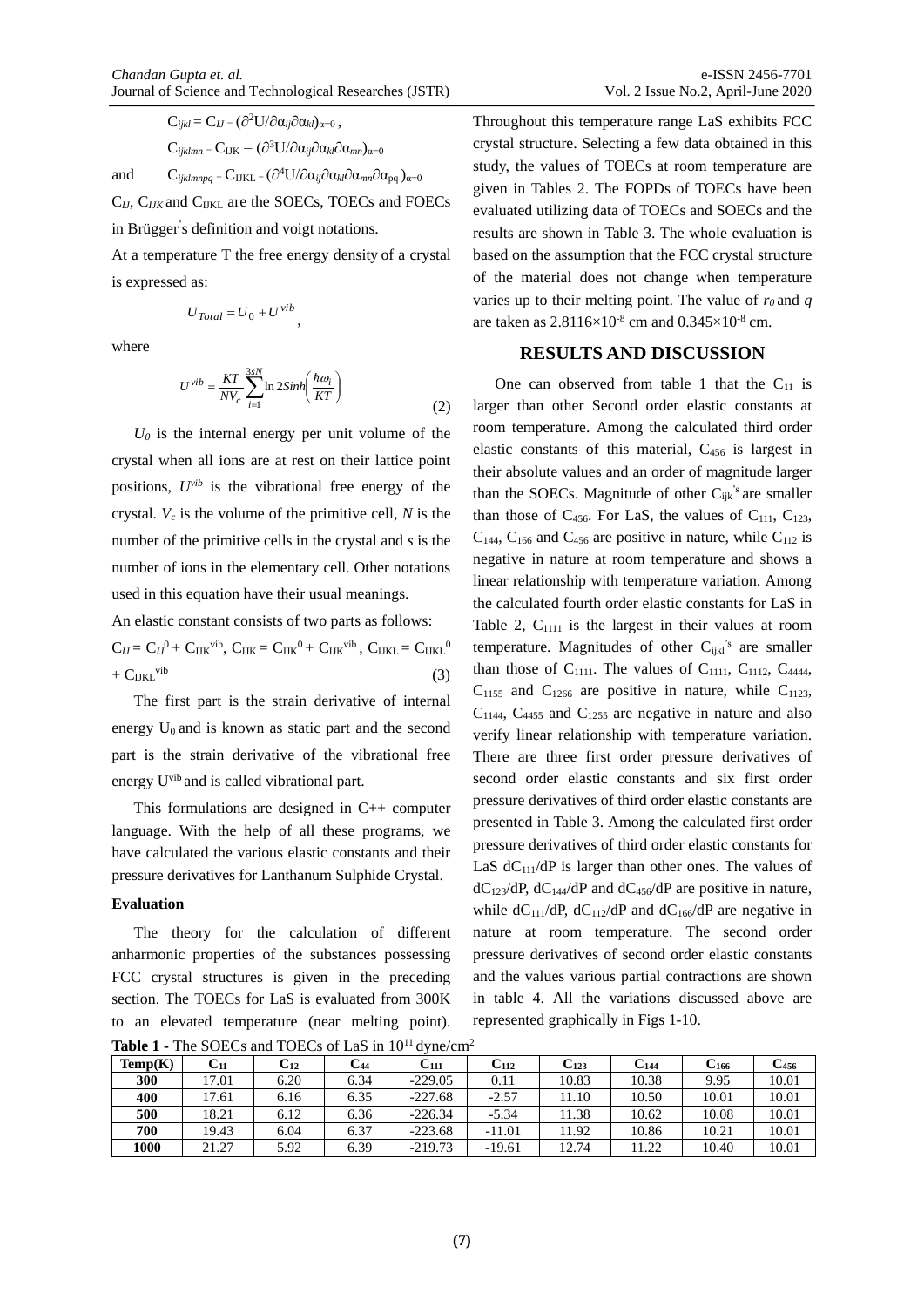*Chandan Gupta et. al.* **e-ISSN 2456-7701**<br>Journal of Science and Technological Researches (JSTR) Vol. 2 Issue No.2, April-June 2020 Journal of Science and Technological Researches (JSTR)

| <b>Table 2 - The FOECs of LaS in <math>10^{12}</math> dyne/cm<sup>2</sup></b> |                   |                   |                |            |                |                   |                     |                     |            |            |            |
|-------------------------------------------------------------------------------|-------------------|-------------------|----------------|------------|----------------|-------------------|---------------------|---------------------|------------|------------|------------|
| Temp(K)                                                                       | C <sub>1111</sub> | C <sub>1112</sub> | $\rm C_{1122}$ | $C_{1123}$ | $\rm C_{1144}$ | C <sub>1456</sub> | $\mathbf{C}_{4444}$ | $\mathrm{C}_{1155}$ | $C_{4455}$ | $C_{1255}$ | $C_{1266}$ |
| 300                                                                           | 253.59            | 0.87              | 9.36           | $-2.39$    | $-2.64$        | $-2.34$           | 14.11               | 11.76               | $-2.35$    | $-2.61$    | 13.81      |
| 400                                                                           | 233.02            | $-2.99$           | 7.72           | $-2.41$    | $-2.74$        | $-2.34$           | 14.07               | 11.51               | $-2.35$    | $-2.71$    | 13.66      |
| 500                                                                           | 212.47            | $-6.87$           | 6.09           | $-2.43$    | $-2.84$        | $-2.34$           | 14.02               | 11.26               | $-2.35$    | $-2.80$    | 13.51      |
| 700                                                                           | 171.36            | $-17.62$          | 2.82           | $-2.46$    | $-3.04$        | $-2.34$           | 13.93               | 10.77               | $-2.36$    | $-2.98$    | 13.21      |
| 1000                                                                          | 109.72            | $-26.25$          | $-2.06$        | $-2.46$    | $-3.34$        | $-2.34$           | 13.79               | 10.52               | $-2.37$    | $-3.26$    | 12.76      |

**Table 3 -** The FOPDs of SOECs and TOECs of LaS (Dimensionless)

| Temp(K) | $dC_{11}/dP$ | $dC_{12}/dP$ | $dC_{44}/dP$ | $dC_{11}/dP$ | $dC_{112}/dP$ | $dC_{123}/dP$ | $dC_{144}/dP$ | dC <sub>166</sub> /dP | $dC_{456}/dP$ |
|---------|--------------|--------------|--------------|--------------|---------------|---------------|---------------|-----------------------|---------------|
| 300     | $-6.20$      | $-1.00$      | $-2.24$      | $-60.41$     | $-3.67$       | 2.33          | 0.61          | $-2.23$               | 2.36          |
| 400     | $-6.10$      | $-0.81$      | $-2.23$      | $-50.01$     | $-1.51$       | 2.30          | 0.67          | $-2.04$               | 2.34          |
| 500     | $-6.00$      | $-0.62$      | $-2.21$      | $-39.93$     | 0.58          | 2.27          | 0.72          | $-1.76$               | 2.31          |
| 700     | $-5.82$      | $-0.25$      | $-2.19$      | $-20.79$     | 4.57          | 2.21          | 0.82          | $-1.49$               | 2.27          |
| 1000    | $-5.58$      | 0.26         | $-2.16$      | 5.30         | 10.09         | 2.13          | 0.96          | $-0.99$               | 2.21          |

Table 4 - The SOPDs of SOECs in 10<sup>-12</sup> cm<sup>2</sup>/dyne and Partial Contraction in 10<sup>13</sup> dyne/cm<sup>2</sup>

| Temp(K) | $d^2C_{11}/dP^2$ | $d^2C_{12}/dP^2$ | $d^2C_{44}/dP^2$ | $\mathbf{Y}_{11}$ | $\mathbf{Y}_{12}$ | Y44  |
|---------|------------------|------------------|------------------|-------------------|-------------------|------|
| 300     | 55.49            | $-1.45$          | $-0.11$          | 27.10             | 0.84              | 3.80 |
| 400     | 51.83            | $-1.32$          | $-0.66$          | 23.16             | $-0.26$           | 3.67 |
| 500     | 48.48            | $-1.07$          | $-1.19$          | 19.22             | $-1.37$           | 3.55 |
| 700     | 42.48            | $-0.29$          | $-2.14$          | 11.35             | $-3.59$           | 3.29 |
| 1000    | 34.84            | 1.41             | $-3.31$          | $-0.44$           | $-4.70$           | 2.91 |



**Fig.3 Fig. 4**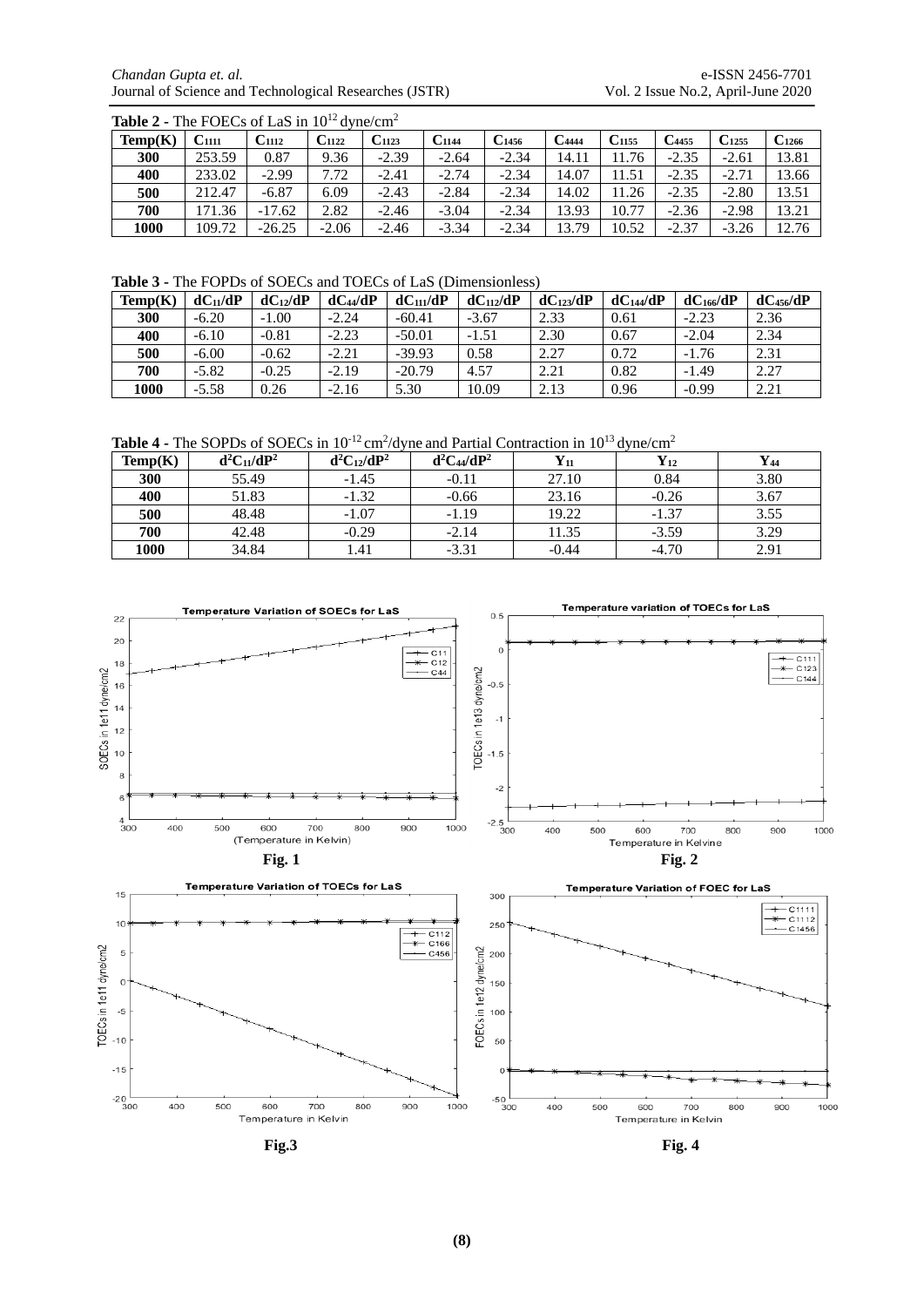